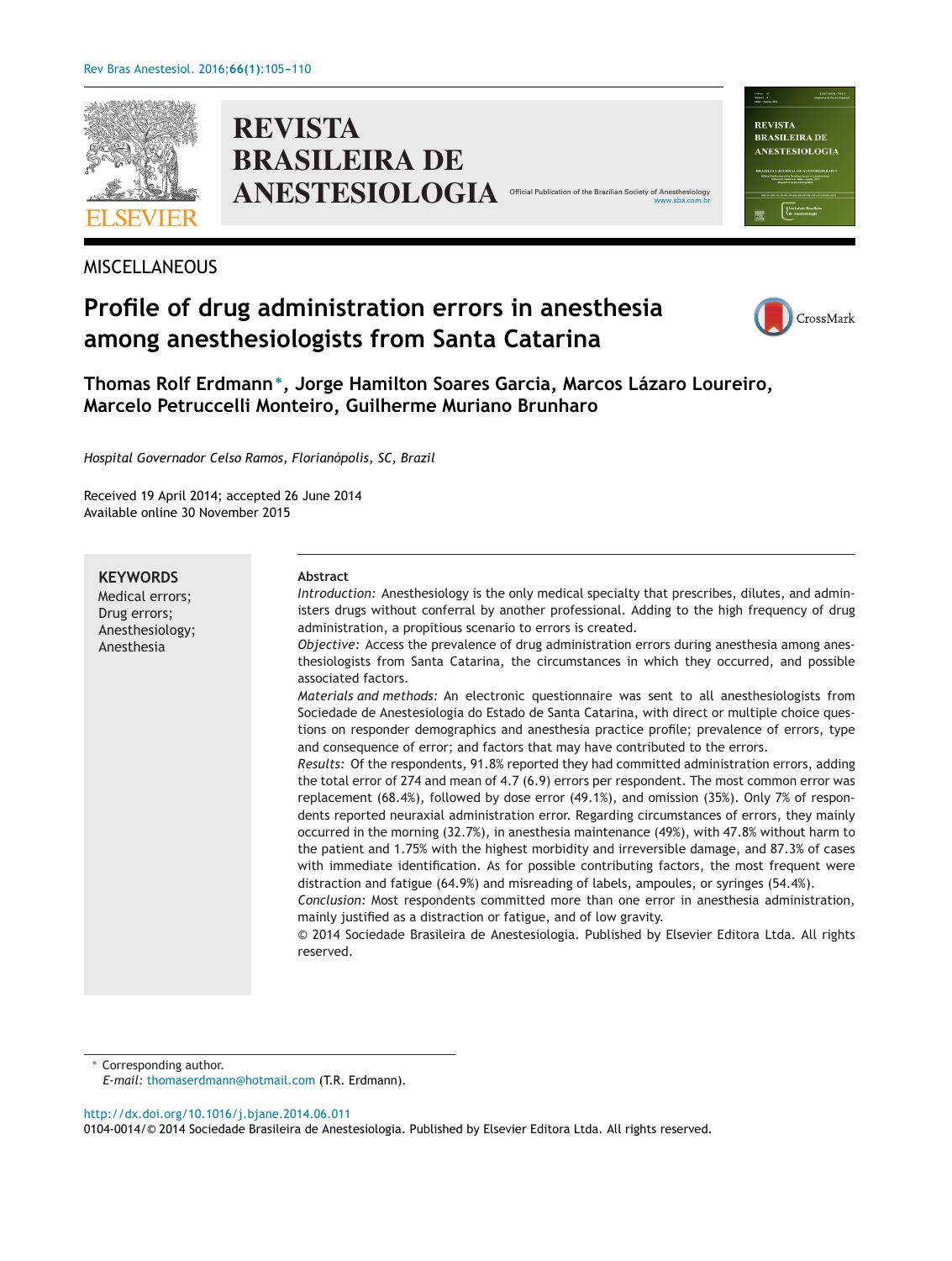Anestesia

#### **Perfil de erros de administrac¸ão de medicamentos em anestesia entre anestesiologistas catarinenses**

#### **Resumo**

*Introduc¸ão:* A anestesiologia é a única especialidade médica que prescreve, dilui e administra os fármacos sem conferência de outro profissional. Somando-se a alta frequência de administração de fármacos, cria-se o cenário propício aos erros.

*Objetivo:* Verificar a prevalência dos erros de administração de medicamentos durante anestesia, entre anestesiologistas catarinenses, as circunstâncias em que ocorreram e possíveis fatores associados.

*Materiais e métodos:* Um questionário eletrônico foi enviado a todos os anestesiologistas da Sociedade de Anestesiologia do Estado de Santa Catarina contendo respostas diretas ou de múltipla escolha sobre dados demográficos e perfil da prática anestésica do entrevistado; prevalência de erros, tipo e consequência do erro; e fatores que possivelmente contribuíram para os erros. Resultados: Dos entrevistados, 91,8% afirmaram ter cometido erro de administração, somando total de erros de 274 e média de 4,7 (6,9) erros por entrevistado. O erro mais comum foi substituição (68,4%), seguido por erro de dose (49,1%) e omissão (35%). Apenas 7% dos entrevistados referiram erros de administração no neuroeixo. Quanto às circunstâncias dos erros, ocorreram principalmente no período matutino (32,7%), na manutenção da anestesia (49%), com 47,8% sem danos ao paciente e 1,75% com maior morbidade com dano irreversível e em 87,3% dos casos a identificação imediata. Quanto aos possíveis fatores contribuintes, os mais frequentes foram: distração e fadiga (64,9%) e leitura errada dos rótulos de ampolas ou seringas  $(54, 4\%)$ .

*Conclusão:* A maioria dos anestesiologistas entrevistados cometeu mais de um erro de administração em anestesia, principalmente justificado como distração ou fadiga, de baixa gravidade.

© 2014 Sociedade Brasileira de Anestesiologia. Publicado por Elsevier Editora Ltda. Todos os direitos reservados.

# **Introduction**

Drug administration errors are important causes of morbidity and mortality, $1/2$  accounting for about 7000 deaths per year in the United States, $3$  resulting in direct health costs and possibly avoidable human suffering.<sup>[2](#page-4-0)</sup> Anesthesiology is the only medical specialty that prescribes, dilutes, and administers drugs without conferral by another professional. Adding to the high frequency of drug administration, as well as its potency and application urgency, it creates a favorable setting for errors and to the disastrous consequences of such failure.

Thus, there are several studies reporting drug administration errors as an important cause of anesthetic morbidity and mortality. In a 1984 study, evaluating anesthesia incidents, the most frequently reported were respiratory system shut-down and needle Exchange.<sup>4</sup> [In](#page-4-0) another study performed in Denmark of deaths related to anesthesia, medication errors were the second leading cause, second only to airway and ventilation problems. When associated with deaths from medication errors and infusion pump problems, they become the study leading cause of mortality.<sup>[5](#page-4-0)</sup>

Over the past 60 years, many studies have assessed the prevalence of drug administration error in anesthesia, but prospective works designed specifically to study the issue arose only in the last decade. $6-10$  Such works reported incidences ranging from one error for each 133-450 anesthesia applications. Considering the higher incidence, it was estimated that each anesthesiologist makes seven mistakes a year and consequently causes damage in two patients over a career.<sup>[2](#page-4-0)</sup>

Thus, together with the growing interest in issues concerning the patient safety during anesthesia, it is of great value to examine the prevalence of medication errors among anesthesiologists in Santa Catarina, as well as the verification of the factors that contribute to the error.

#### **Objective**

Check the prevalence of drug administration errors during anesthesia among anesthesiologists in Santa Catarina, as well as the circumstances in which they occurred, and assess the possible associated factors.

#### **Method**

We developed an electronic questionnaire ([Appendix](#page-4-0) [1\),](#page-4-0) with three sections of questions. The questions were either direct or multiple choice, when appropriate, and more than one answer could be checked. The first section dealt with demographic data (sex and age), as well as the interviewee anesthetic practice profile: number of years working with anesthesiology, hours worked per week, and degree of specialization. The second section had questions on prevalence of errors among respondents, number of remembered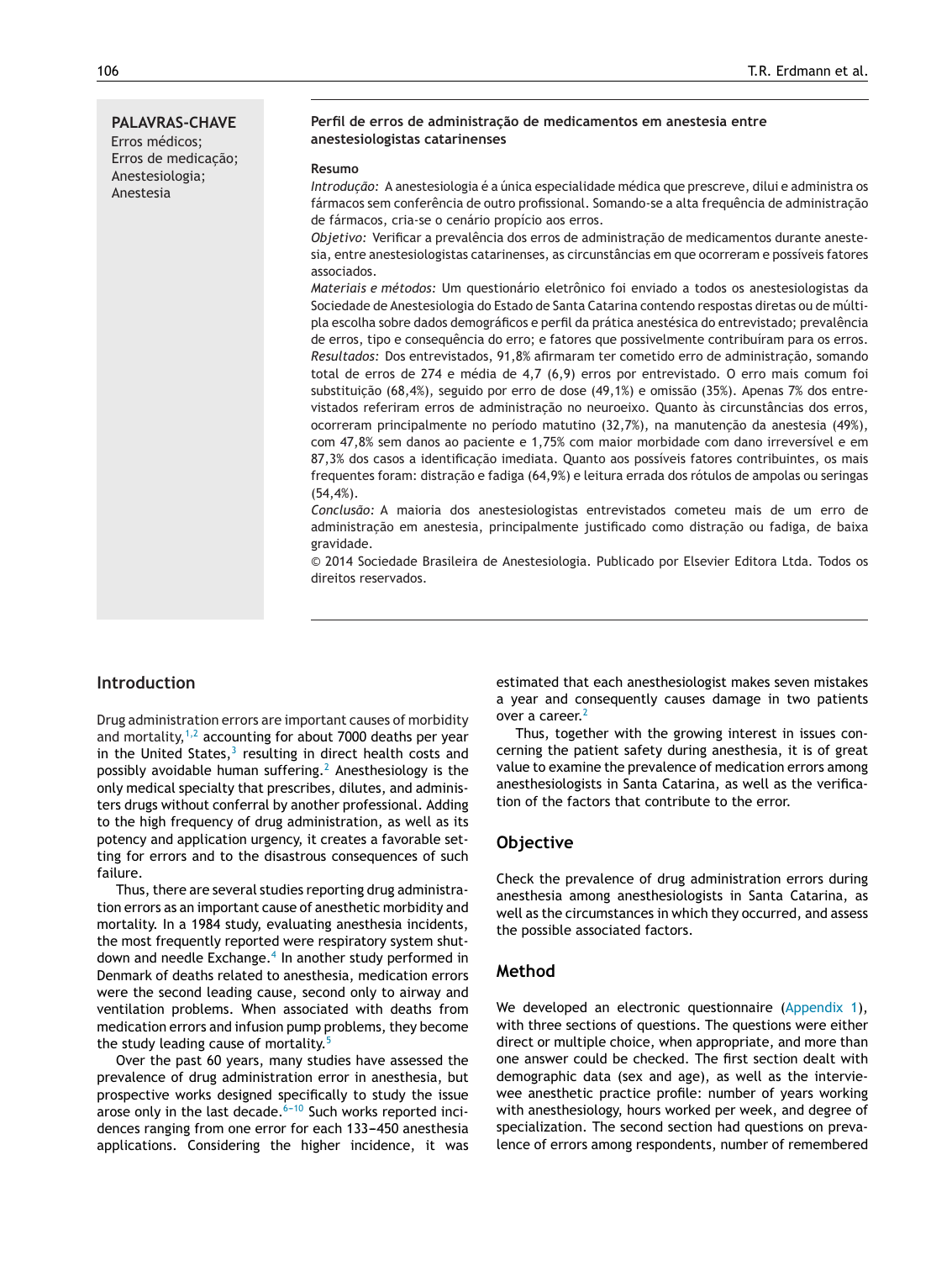errors, type, detection time, and worst consequence of a committed error. The last section investigated the factors that may have contributed to the error.

The questionnaire was sent by e-mail twice, with fourweek interval, together with an explanatory text on the research nature, subject relevance, and informed consent for the use of data to all associated anesthesiologists of the Society of Anesthesiology of the State of Santa Catarina (SAESC) in the year 2013. Participation in the study was voluntary upon acceptance of the terms sent via email.

The software used for sending the questionnaire and storage of responses was the Survey Monkey and for statistical analysis and chart preparation, Microsoft Excel was used.

#### **Results**

The questionnaire was sent to members of the Anesthesiology Society of the State of Santa Catarina in July and August 2013, 30 days apart. Of the 376 members of SAESC, 61 answered the questionnaire, and the response rate was 16.2%.

Regarding demographic data, the mean age of respondents was 39 (standard deviation, 10.8) years, and 80.3% were male. The mean working time with anesthesiology including residency training was 13 (10.6) years, and the mean weekly working hours was 59 (20.1) hours. As for specialization, only 16.4% were still attending residency, 45.9% had an aesthesiology expert title, and 37.7% had a superior title in anesthesiology.

As shown in Fig. 1, 91.8% of respondents said they have committed a drug administration error, with a total number of 274 errors and a mean error of 4.7 (6.9) per interviewee. The most common type of error was replacement, committed by 68.4% of respondents, followed by dose error (49.1%) and omission (35%). With regard to neuraxial drug administration error, only 7% of respondents reported its occurrence. Fig. 2 shows error types and percentages.

As for the circumstances in which the errors occurred, the majority reported to have occurred in the morning (32.7%), followed by the afternoon (21.8%) and evening (16.3%) periods. However, 29% of respondents did not remember the time the error occurred. Most of the errors occurred during



**Figure 1** Prevalence of drug administration error among Santa Catarina anesthesiologists.



**Figure 2** Types of errors and prevalence.



**Figure 3** Factors that respondents believed had contributed to the errors.

maintenance of anesthesia (49%), followed by the induction of anesthesia (30.9%) and extubation (12.7%) periods. A minority of respondents reported having committed errors in the preanesthetic (5.5%) or postanesthetic (1.8%) periods.

Regarding the worst consequence of an error, 47.8% of those who made mistakes reported that the errors did not bring harm to the patient, 43.9% reported less morbidity with reversible damage, with increased time to extubation or postanesthetic recovery. Higher morbidity with reversible damage requiring invasive monitoring was reported by 7% of respondents, and higher morbidity with irreversible damage was reported by only one respondent (1.75%). No deaths were reported. For 87.3% of respondents who had made mistakes, the error identification was immediate.

Regarding the possible factors that respondents believed had contributed to the errors, the most common were: distraction and fatigue (64.9%), misreading the labels of vials or syringes (54.4%), pressure to perform the procedure (21%), and improper storage (19%), as shown in Fig. 3.

### **Discussion**

This study showed that the absolute majority of anesthesiologists have committed a drug administration error, and some of them already committed more than one error. Notably, most of these errors brought little consequence and low morbidity, with no report of death. This result is in agreement with the literature on the subject. This is a complex issue and, as such, difficult to study, with a great variety of types of studies on the subject and few prospective studies.

A Canadian study, with a design similar to this, reported that 85% of that country anesthesiologists have committed an error or ''quasi error'', with four cases of death reported as a direct consequence of drug administration error, although most of them did not result in morbidity.<sup>[11](#page-4-0)</sup>

Regarding the incidence of errors in anesthesia, two Australian works retrospectively evaluated a national database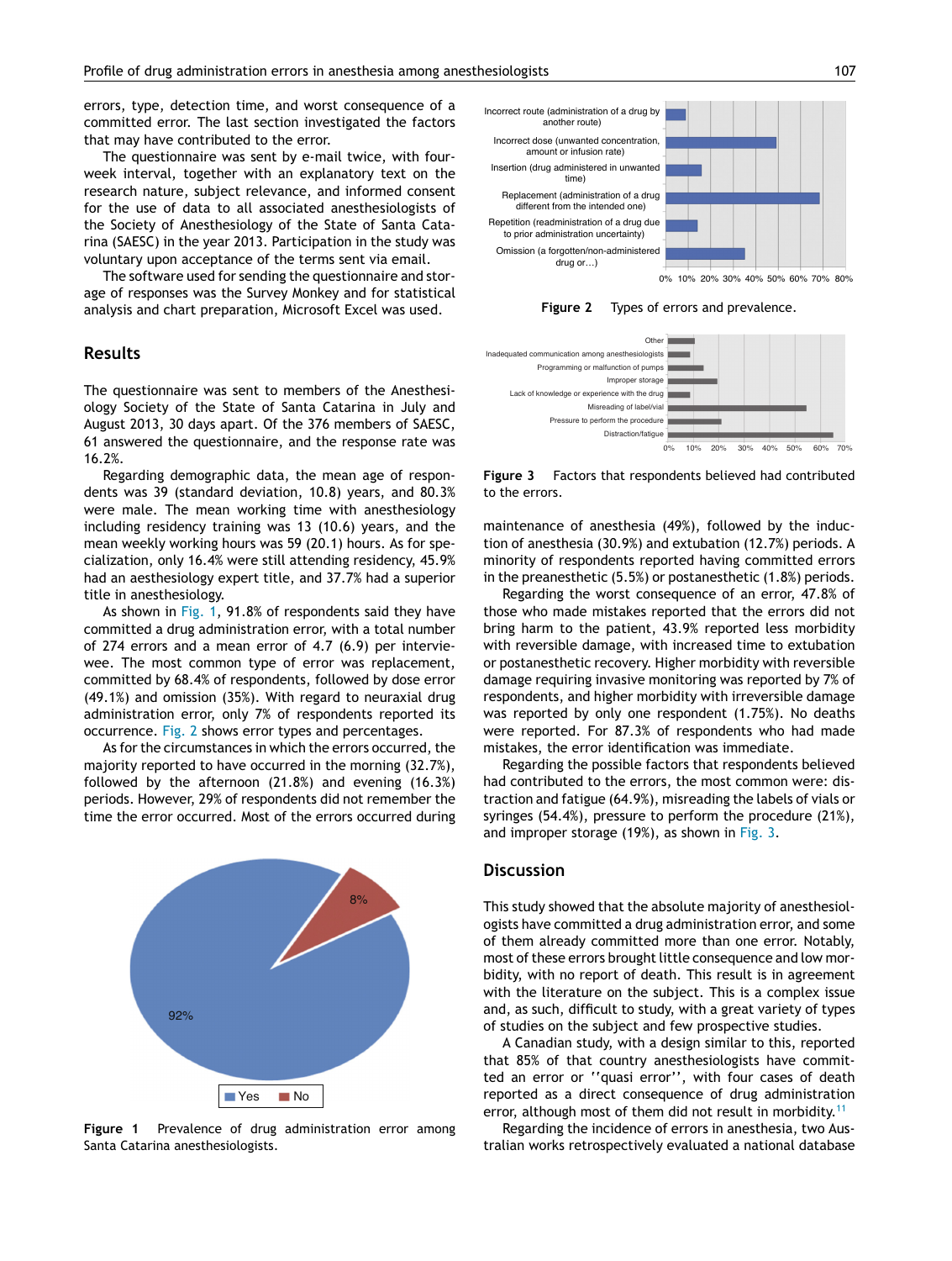for monitoring incidents, reporting that it was 7% and 10% of all incidents reported.<sup>[12,13](#page-4-0)</sup> In another study with similar method, this incidence was 21% of reported incidents and 0.36% regarding the number of anesthesia in the period, but the study also included side effects and drug reactions.<sup>[7](#page-4-0)</sup>

In prospective studies, the commonly used method is a prospective monitoring of incidents in which, for any anesthesia performed, there is a form that must be filled (even negatively) and handed at the end of surgery. In these studies there is really a denominator and the incidence of errors may be more accurately determined. The highest inci-dence reported in a New Zealand study<sup>[6](#page-4-0)</sup> was 0.75%, or one error for every 133 anesthesia applications, much like the results of a recent Chinese prospective study $9$  reporting an incidence of 0.73%, or one error for each 136 anesthesia applications.

In our study, the most common type of error was drug replacement, followed by incorrect dose and omission. Older studies assume that an error occurs when the wrong drug or dose is given,  $11,12,14$  and other types of error, such as omission and incorrect route of administration, were considered only in more recent studies. There is no doubt that these three types of error are the most common, however, its incidence varies with the studies. In most studies, replacement errors are the most frequent.<sup>[6,8](#page-4-0)</sup> In a multicenter study by Llewellyn et al., it is interesting that the replacement errors were more common when aggregating the data for the three participating hospitals; however, when data from the pediatric hospital are evaluated separately, dose errors are as frequent as replacement. $8$  This finding probably reflects the wide variations in weight among pediatric patients, requiring frequent and unusual dilutions.

In contrast to other prospective studies, the most common error reported by Zhang et al.<sup>9</sup> [w](#page-4-0)as omission. This result is perhaps what most reflects the reality, given the high possibility of memory bias involving omissions: if the drug dose has been forgotten, it is unlikely that the individual remember to report it.

In accordance with most prospective studies, $8,9$  our study showed that most of the errors occur during maintenance of anesthesia because this is the longest period of anesthesia, in which most of the drug is administered or simply because this is a time when monitoring is decreased. $9$  [T](#page-4-0)he day period most commonly reported for the occurrence of errors were matutinal and vespertine. Only 16% of the errors occurred at night, though possibly an even smaller fraction of surgeries occurred in this period.

Fatigue, hastiness, and inattention undermine the ability of anesthesiologists to monitor actions in which they are extremely skilled and usually pay no attention. Thus, similar vials or syringes are interpreted as correct and applied wrongly, a well-known failure of the cognitive process.<sup>[12](#page-4-0)</sup> Fatigue and distraction were the contributing factors most frequently cited by respondents. In an initial assessment, in addition to the high workloads cited by respondents, it is easy to conclude that the resulting fatigue from overwork makes the gaps in cognitive process more likely, leading to the error and, consequently, to a tendency of an individual error approach.

However, on further analysis, based on a work by Reason<sup>[15](#page-5-0)</sup> and review by Wheeler et al., <sup>[16](#page-5-0)</sup> we note that there are organizational and administrative latent conditions that contribute to the error. Factors such as the lack of standardization of ampoules, labels, pharmacological presentation, and infusion pump softwares, as well as the division of work that allows endless working hours and pressure to produce.<sup>[15,16](#page-5-0)</sup>

With this in mind, it is worth noting that in our work the other contributing factors cited by respondents were misreading the labels of vials or syringes, pressure to perform the procedure, and improper storage, all of which are associated with latent conditions and not only with the individual. Thus, the error approach must also include the system, taking into account that physicians are at the end of a chain and only part of a systematic failure.<sup>[15,16](#page-5-0)</sup>

Although not evaluated in this study, the pharmacological class generally more involved in the errors are the neu-romuscular blockers.<sup>[7,14](#page-4-0)</sup> This is a worrying fact given the devastating consequences of its unwanted administration, especially in awake patients. A Norwegian study estimated that a patient receives neuromuscular blockers every three months while awake.<sup>[14](#page-5-0)</sup> The possible explanation is drug the storage in 5 mL syringes, as most opioids, $<sup>7</sup>$  $<sup>7</sup>$  $<sup>7</sup>$  as well as its use</sup> throughout anesthesia.

Timely, it is worth noting that the high incidence of errors in anesthesiology contrasts with the low incidence of mor-tality and irreversible morbidity.<sup>[14](#page-5-0)</sup> In our study, only one anesthesiologist reported irreversible damage and there was no report of death. Still, most anesthesiologists reported that the error detection was immediate. The fact that the drugs used in anesthesia cause significant and immediate physiological changes, combined with the specialty characteristic monitoring and constant training in critical events, might explain this finding.

As this is a problem with rare unfavorable outcome, but potentially catastrophic, it may be difficult to statistically prove the effectiveness of each safety measure. It is worth mentioning a study that reported a tendency to overall reduction of errors with the use of colored labels, although it has not reached statistical significance. A significant reduction of errors involving only an exchange of ampolas was observed.<sup>[14](#page-5-0)</sup> We must remember that the aviation industry is a global security model, and that the practices adopted to reduce morbidity and mortality were not based on evidence. Logical and practical measures were established and a safety culture was created.<sup>[13,17](#page-4-0)</sup>

This study has some limitations. First, this is a crosssectional study and it is only possible to calculate the prevalence of errors with low level of evidence. Moreover, the response rate was low even when compared to similarly designed studies, $11$  probably due to the use of the internet to send the questionnaire, as such communication vehicle probably inspires less commitment to the research.

This study concluded that the prevalence of errors committed by anesthesiologists in the state of Santa Catarina is high, which is in line with the worldwide prevalence, with drug replacement as the most frequent type of error and fatigue as the most cited contributing factor. Most drug administration errors brought low or no morbidity, but outcomes with high morbidity and irreversible damage were reported. Because the potential for damage is high, changes in personal conduct should be adopted, with awareness of new residents facing the problem, and instruction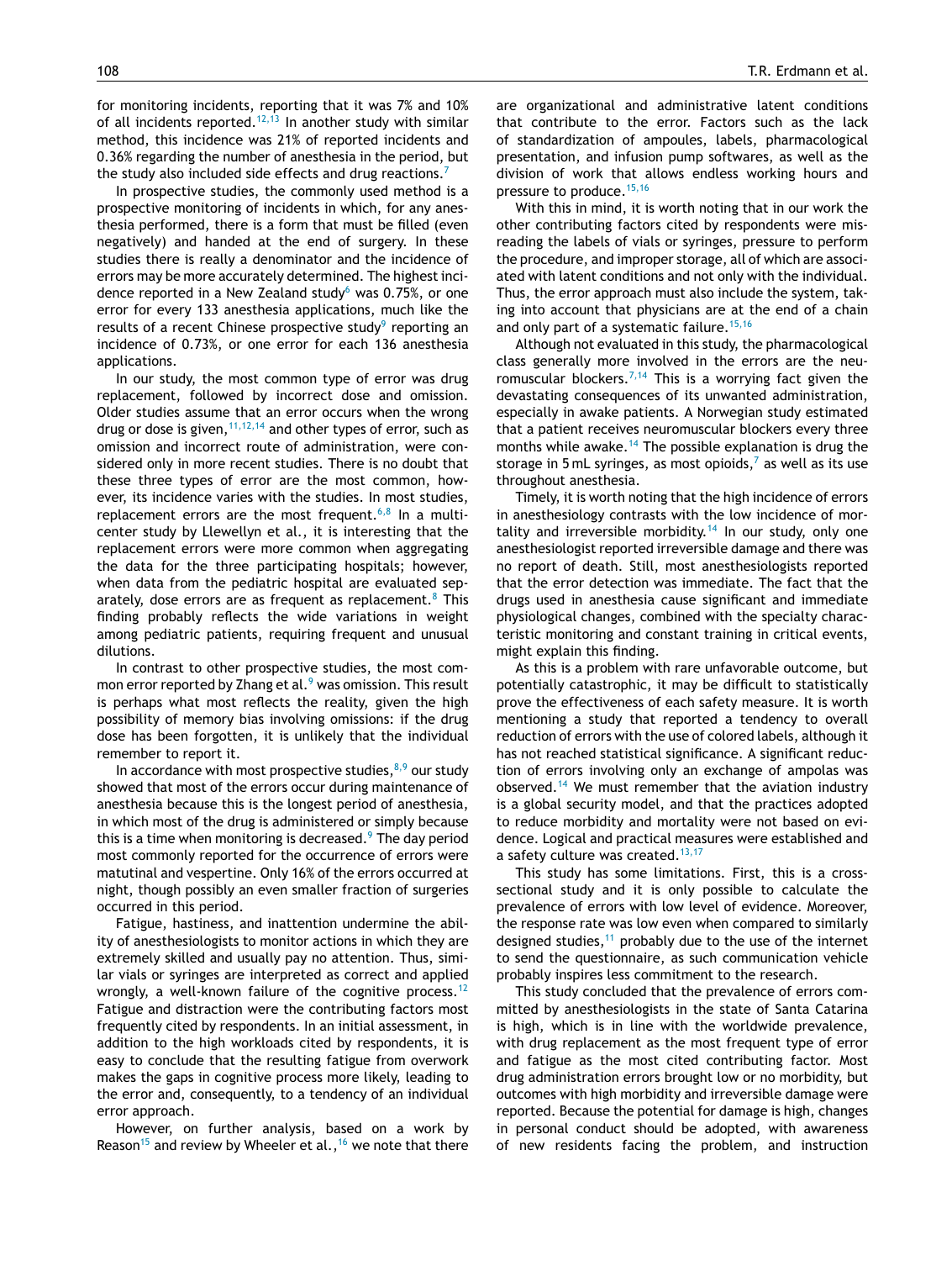<span id="page-4-0"></span>habits such as proper labeling and conference, such as institutional, with standardization of ampoules, syringes and labels, use of bar code and colors, even if not based on evidence, in order to reduce to a minimum the potential for error and create a safety culture in anesthesiology.

# **Conclusion**

Most respondents made more than one anesthesia administration error, mainly justified as a distraction or fatigue, with low incidence of major consequences.

# **Conflicts of interest**

The authors declare no conflicts of interest.

#### **Appendix 1. Questionnaire**

- 1. What is your age? (years)
- 2. What is your sex? (M/F)
- 3. How long do you work with anesthesia (including residency)? (years)
- 4. How many hours do you work a week?
- 5. What is your level of expertise? Residency in progress Anesthesiologist (specialist title) Superior title in Anesthesiology
- 6. Have you ever committed a medication error? (yes/no)
- 7. How many times have it occurred?
- 8. What kind of mistakes have you committed? Omission (a forgotten/non-administered drug) Repetition (re-administration of a drug) Replacement (administration of a drug different from the intended one) Insertion (drug administered in unwanted time) Incorrect dose (unwanted concentration, amount or infusion rate) Incorrect route
- 9. Did some factor below contributed to the error? Distraction or fatigue Pressure to perform the procedure

Misreading of label/vial or similar container Lack of knowledge or experience with the drug Improper storage

Incorrect programming or malfunction of infusion pump

Inadequate communication among anesthesiologists

Other or unspecified

- 10. Some of your mistakes occurred by incorrect neuraxial drug administration? (yes/no)
- 11. What was the worst consequence of an administration error of yours?

No damage (error resulted in no change in the anesthesia plan or increased recovery time) Minor morbidity with reversible damage (increased time to extubation or post-anesthesia recovery) Major morbidity with reversible damage (invasive monitoring required for error correction)

Major morbidity with irreversible damage (myocardial infarction, heart failure, or permanent neurological sequelae) Death

- 12. In what shift of the day the most serious error occurred? Matutinal
	- Vespertine
		- Nightly
		- I do not remember
- 13. When in the perioperative period did your most serious mistake occurred?

Preanesthetic Induction of anesthesia (or early intraoperative)

Maintenance of anesthesia

Extubation (or moments before extubation)

- Postoperative
- 14. How long did it take you to identify your most serious mistake?
	- Immediate identification Late identification Suspected error, unconfirmed

#### **References**

- 1. [Leape](http://refhub.elsevier.com/S0104-0014(14)00227-9/sbref0090) [LL,](http://refhub.elsevier.com/S0104-0014(14)00227-9/sbref0090) [Brennan](http://refhub.elsevier.com/S0104-0014(14)00227-9/sbref0090) [TA,](http://refhub.elsevier.com/S0104-0014(14)00227-9/sbref0090) [Laird](http://refhub.elsevier.com/S0104-0014(14)00227-9/sbref0090) [N,](http://refhub.elsevier.com/S0104-0014(14)00227-9/sbref0090) [et](http://refhub.elsevier.com/S0104-0014(14)00227-9/sbref0090) [al.](http://refhub.elsevier.com/S0104-0014(14)00227-9/sbref0090) [The](http://refhub.elsevier.com/S0104-0014(14)00227-9/sbref0090) [nature](http://refhub.elsevier.com/S0104-0014(14)00227-9/sbref0090) [of](http://refhub.elsevier.com/S0104-0014(14)00227-9/sbref0090) [adverse](http://refhub.elsevier.com/S0104-0014(14)00227-9/sbref0090) [events](http://refhub.elsevier.com/S0104-0014(14)00227-9/sbref0090) [in](http://refhub.elsevier.com/S0104-0014(14)00227-9/sbref0090) [hospitalized](http://refhub.elsevier.com/S0104-0014(14)00227-9/sbref0090) [patients.](http://refhub.elsevier.com/S0104-0014(14)00227-9/sbref0090) [Results](http://refhub.elsevier.com/S0104-0014(14)00227-9/sbref0090) [of](http://refhub.elsevier.com/S0104-0014(14)00227-9/sbref0090) [the](http://refhub.elsevier.com/S0104-0014(14)00227-9/sbref0090) [Harvard](http://refhub.elsevier.com/S0104-0014(14)00227-9/sbref0090) [Medical](http://refhub.elsevier.com/S0104-0014(14)00227-9/sbref0090) [Practice](http://refhub.elsevier.com/S0104-0014(14)00227-9/sbref0090) [Study](http://refhub.elsevier.com/S0104-0014(14)00227-9/sbref0090) [II.](http://refhub.elsevier.com/S0104-0014(14)00227-9/sbref0090) [N](http://refhub.elsevier.com/S0104-0014(14)00227-9/sbref0090) [Engl](http://refhub.elsevier.com/S0104-0014(14)00227-9/sbref0090) [J](http://refhub.elsevier.com/S0104-0014(14)00227-9/sbref0090) [Med.](http://refhub.elsevier.com/S0104-0014(14)00227-9/sbref0090) [1991;324:377](http://refhub.elsevier.com/S0104-0014(14)00227-9/sbref0090)-[84.](http://refhub.elsevier.com/S0104-0014(14)00227-9/sbref0090)
- 2. [Glavin](http://refhub.elsevier.com/S0104-0014(14)00227-9/sbref0095) [RJ.](http://refhub.elsevier.com/S0104-0014(14)00227-9/sbref0095) [Drug](http://refhub.elsevier.com/S0104-0014(14)00227-9/sbref0095) [errors:](http://refhub.elsevier.com/S0104-0014(14)00227-9/sbref0095) [consequences,](http://refhub.elsevier.com/S0104-0014(14)00227-9/sbref0095) [mechanisms,](http://refhub.elsevier.com/S0104-0014(14)00227-9/sbref0095) [and](http://refhub.elsevier.com/S0104-0014(14)00227-9/sbref0095) [avoid](http://refhub.elsevier.com/S0104-0014(14)00227-9/sbref0095)[ance.](http://refhub.elsevier.com/S0104-0014(14)00227-9/sbref0095) [Br](http://refhub.elsevier.com/S0104-0014(14)00227-9/sbref0095) [J](http://refhub.elsevier.com/S0104-0014(14)00227-9/sbref0095) [Anaesth.](http://refhub.elsevier.com/S0104-0014(14)00227-9/sbref0095) 2010:105:76[-82.](http://refhub.elsevier.com/S0104-0014(14)00227-9/sbref0095)
- 3. [Phillips](http://refhub.elsevier.com/S0104-0014(14)00227-9/sbref0100) [DP,](http://refhub.elsevier.com/S0104-0014(14)00227-9/sbref0100) [Christenfeld](http://refhub.elsevier.com/S0104-0014(14)00227-9/sbref0100) [N,](http://refhub.elsevier.com/S0104-0014(14)00227-9/sbref0100) [Glynn](http://refhub.elsevier.com/S0104-0014(14)00227-9/sbref0100) [LM.](http://refhub.elsevier.com/S0104-0014(14)00227-9/sbref0100) [Increase](http://refhub.elsevier.com/S0104-0014(14)00227-9/sbref0100) [in](http://refhub.elsevier.com/S0104-0014(14)00227-9/sbref0100) [US](http://refhub.elsevier.com/S0104-0014(14)00227-9/sbref0100) [medica](http://refhub.elsevier.com/S0104-0014(14)00227-9/sbref0100)[tion](http://refhub.elsevier.com/S0104-0014(14)00227-9/sbref0100) [error](http://refhub.elsevier.com/S0104-0014(14)00227-9/sbref0100) [deaths](http://refhub.elsevier.com/S0104-0014(14)00227-9/sbref0100) [between](http://refhub.elsevier.com/S0104-0014(14)00227-9/sbref0100) [1983](http://refhub.elsevier.com/S0104-0014(14)00227-9/sbref0100) [and](http://refhub.elsevier.com/S0104-0014(14)00227-9/sbref0100) [1993.](http://refhub.elsevier.com/S0104-0014(14)00227-9/sbref0100) [Lancet.](http://refhub.elsevier.com/S0104-0014(14)00227-9/sbref0100) [1998;351:](http://refhub.elsevier.com/S0104-0014(14)00227-9/sbref0100)  $643 - 4$  $643 - 4$
- 4. [Cooper](http://refhub.elsevier.com/S0104-0014(14)00227-9/sbref0105) [JB,](http://refhub.elsevier.com/S0104-0014(14)00227-9/sbref0105) [Newbower](http://refhub.elsevier.com/S0104-0014(14)00227-9/sbref0105) [RS,](http://refhub.elsevier.com/S0104-0014(14)00227-9/sbref0105) [Kitz](http://refhub.elsevier.com/S0104-0014(14)00227-9/sbref0105) [RJ.](http://refhub.elsevier.com/S0104-0014(14)00227-9/sbref0105) [An](http://refhub.elsevier.com/S0104-0014(14)00227-9/sbref0105) [analysis](http://refhub.elsevier.com/S0104-0014(14)00227-9/sbref0105) [of](http://refhub.elsevier.com/S0104-0014(14)00227-9/sbref0105) [major](http://refhub.elsevier.com/S0104-0014(14)00227-9/sbref0105) [errors](http://refhub.elsevier.com/S0104-0014(14)00227-9/sbref0105) [and](http://refhub.elsevier.com/S0104-0014(14)00227-9/sbref0105) [equipment](http://refhub.elsevier.com/S0104-0014(14)00227-9/sbref0105) [failures](http://refhub.elsevier.com/S0104-0014(14)00227-9/sbref0105) [in](http://refhub.elsevier.com/S0104-0014(14)00227-9/sbref0105) [anesthesia](http://refhub.elsevier.com/S0104-0014(14)00227-9/sbref0105) [management:](http://refhub.elsevier.com/S0104-0014(14)00227-9/sbref0105) [considerations](http://refhub.elsevier.com/S0104-0014(14)00227-9/sbref0105) [for](http://refhub.elsevier.com/S0104-0014(14)00227-9/sbref0105) [prevention](http://refhub.elsevier.com/S0104-0014(14)00227-9/sbref0105) [and](http://refhub.elsevier.com/S0104-0014(14)00227-9/sbref0105) [detection.](http://refhub.elsevier.com/S0104-0014(14)00227-9/sbref0105) [Anesthesiology.](http://refhub.elsevier.com/S0104-0014(14)00227-9/sbref0105) 1984;60:34-42.
- 5. [Hove](http://refhub.elsevier.com/S0104-0014(14)00227-9/sbref0110) [LD,](http://refhub.elsevier.com/S0104-0014(14)00227-9/sbref0110) [Steinmetz](http://refhub.elsevier.com/S0104-0014(14)00227-9/sbref0110) [J,](http://refhub.elsevier.com/S0104-0014(14)00227-9/sbref0110) [Christoffersen](http://refhub.elsevier.com/S0104-0014(14)00227-9/sbref0110) [JK,](http://refhub.elsevier.com/S0104-0014(14)00227-9/sbref0110) [et](http://refhub.elsevier.com/S0104-0014(14)00227-9/sbref0110) [al.](http://refhub.elsevier.com/S0104-0014(14)00227-9/sbref0110) [Analysis](http://refhub.elsevier.com/S0104-0014(14)00227-9/sbref0110) [of](http://refhub.elsevier.com/S0104-0014(14)00227-9/sbref0110) [deaths](http://refhub.elsevier.com/S0104-0014(14)00227-9/sbref0110) [related](http://refhub.elsevier.com/S0104-0014(14)00227-9/sbref0110) [to](http://refhub.elsevier.com/S0104-0014(14)00227-9/sbref0110) [anesthesia](http://refhub.elsevier.com/S0104-0014(14)00227-9/sbref0110) [in](http://refhub.elsevier.com/S0104-0014(14)00227-9/sbref0110) [the](http://refhub.elsevier.com/S0104-0014(14)00227-9/sbref0110) [period](http://refhub.elsevier.com/S0104-0014(14)00227-9/sbref0110) 1996-2004 [from](http://refhub.elsevier.com/S0104-0014(14)00227-9/sbref0110) [closed](http://refhub.elsevier.com/S0104-0014(14)00227-9/sbref0110) [claims](http://refhub.elsevier.com/S0104-0014(14)00227-9/sbref0110) [registered](http://refhub.elsevier.com/S0104-0014(14)00227-9/sbref0110) [by](http://refhub.elsevier.com/S0104-0014(14)00227-9/sbref0110) [the](http://refhub.elsevier.com/S0104-0014(14)00227-9/sbref0110) [Danish](http://refhub.elsevier.com/S0104-0014(14)00227-9/sbref0110) [Patient](http://refhub.elsevier.com/S0104-0014(14)00227-9/sbref0110) [Insurance](http://refhub.elsevier.com/S0104-0014(14)00227-9/sbref0110) [Asso](http://refhub.elsevier.com/S0104-0014(14)00227-9/sbref0110)[ciation.](http://refhub.elsevier.com/S0104-0014(14)00227-9/sbref0110) [Anesthesiology.](http://refhub.elsevier.com/S0104-0014(14)00227-9/sbref0110) 2007;106:675-80.
- 6. [Webster](http://refhub.elsevier.com/S0104-0014(14)00227-9/sbref0115) [CS,](http://refhub.elsevier.com/S0104-0014(14)00227-9/sbref0115) [Merry](http://refhub.elsevier.com/S0104-0014(14)00227-9/sbref0115) [AF,](http://refhub.elsevier.com/S0104-0014(14)00227-9/sbref0115) [Larsson](http://refhub.elsevier.com/S0104-0014(14)00227-9/sbref0115) [L,](http://refhub.elsevier.com/S0104-0014(14)00227-9/sbref0115) [et](http://refhub.elsevier.com/S0104-0014(14)00227-9/sbref0115) [al.](http://refhub.elsevier.com/S0104-0014(14)00227-9/sbref0115) [The](http://refhub.elsevier.com/S0104-0014(14)00227-9/sbref0115) [frequency](http://refhub.elsevier.com/S0104-0014(14)00227-9/sbref0115) [and](http://refhub.elsevier.com/S0104-0014(14)00227-9/sbref0115) [nature](http://refhub.elsevier.com/S0104-0014(14)00227-9/sbref0115) [of](http://refhub.elsevier.com/S0104-0014(14)00227-9/sbref0115) [drug](http://refhub.elsevier.com/S0104-0014(14)00227-9/sbref0115) [administration](http://refhub.elsevier.com/S0104-0014(14)00227-9/sbref0115) [error](http://refhub.elsevier.com/S0104-0014(14)00227-9/sbref0115) [during](http://refhub.elsevier.com/S0104-0014(14)00227-9/sbref0115) [anaesthesia.](http://refhub.elsevier.com/S0104-0014(14)00227-9/sbref0115) [Anaesth](http://refhub.elsevier.com/S0104-0014(14)00227-9/sbref0115) [Inten](http://refhub.elsevier.com/S0104-0014(14)00227-9/sbref0115)[sive](http://refhub.elsevier.com/S0104-0014(14)00227-9/sbref0115) [Care.](http://refhub.elsevier.com/S0104-0014(14)00227-9/sbref0115) 2001;29:494-500.
- 7. [Khan](http://refhub.elsevier.com/S0104-0014(14)00227-9/sbref0120) [FA,](http://refhub.elsevier.com/S0104-0014(14)00227-9/sbref0120) [Hoda](http://refhub.elsevier.com/S0104-0014(14)00227-9/sbref0120) [MQ.](http://refhub.elsevier.com/S0104-0014(14)00227-9/sbref0120) [Drug](http://refhub.elsevier.com/S0104-0014(14)00227-9/sbref0120) [related](http://refhub.elsevier.com/S0104-0014(14)00227-9/sbref0120) [critical](http://refhub.elsevier.com/S0104-0014(14)00227-9/sbref0120) [incidents.](http://refhub.elsevier.com/S0104-0014(14)00227-9/sbref0120) [Anaesthesia.](http://refhub.elsevier.com/S0104-0014(14)00227-9/sbref0120) 2005;60:48-52.
- 8. [Llewellyn](http://refhub.elsevier.com/S0104-0014(14)00227-9/sbref0125) [RL,](http://refhub.elsevier.com/S0104-0014(14)00227-9/sbref0125) [Gordon](http://refhub.elsevier.com/S0104-0014(14)00227-9/sbref0125) [PC,](http://refhub.elsevier.com/S0104-0014(14)00227-9/sbref0125) [Wheatcroft](http://refhub.elsevier.com/S0104-0014(14)00227-9/sbref0125) [D,](http://refhub.elsevier.com/S0104-0014(14)00227-9/sbref0125) [et](http://refhub.elsevier.com/S0104-0014(14)00227-9/sbref0125) [al.](http://refhub.elsevier.com/S0104-0014(14)00227-9/sbref0125) [Drug](http://refhub.elsevier.com/S0104-0014(14)00227-9/sbref0125) [admin](http://refhub.elsevier.com/S0104-0014(14)00227-9/sbref0125)[istration](http://refhub.elsevier.com/S0104-0014(14)00227-9/sbref0125) [errors:](http://refhub.elsevier.com/S0104-0014(14)00227-9/sbref0125) [a](http://refhub.elsevier.com/S0104-0014(14)00227-9/sbref0125) [prospective](http://refhub.elsevier.com/S0104-0014(14)00227-9/sbref0125) [study](http://refhub.elsevier.com/S0104-0014(14)00227-9/sbref0125) [survey](http://refhub.elsevier.com/S0104-0014(14)00227-9/sbref0125) [from](http://refhub.elsevier.com/S0104-0014(14)00227-9/sbref0125) [three](http://refhub.elsevier.com/S0104-0014(14)00227-9/sbref0125) [South](http://refhub.elsevier.com/S0104-0014(14)00227-9/sbref0125) [African](http://refhub.elsevier.com/S0104-0014(14)00227-9/sbref0125) [teaching](http://refhub.elsevier.com/S0104-0014(14)00227-9/sbref0125) [hospitals.](http://refhub.elsevier.com/S0104-0014(14)00227-9/sbref0125) [Anaesth](http://refhub.elsevier.com/S0104-0014(14)00227-9/sbref0125) [Intensive](http://refhub.elsevier.com/S0104-0014(14)00227-9/sbref0125) [Care.](http://refhub.elsevier.com/S0104-0014(14)00227-9/sbref0125) [2009;37:](http://refhub.elsevier.com/S0104-0014(14)00227-9/sbref0125)  $93 - 8.$
- 9. [Zhang](http://refhub.elsevier.com/S0104-0014(14)00227-9/sbref0130) [Y,](http://refhub.elsevier.com/S0104-0014(14)00227-9/sbref0130) [Dong](http://refhub.elsevier.com/S0104-0014(14)00227-9/sbref0130) [YJ,](http://refhub.elsevier.com/S0104-0014(14)00227-9/sbref0130) [Webster](http://refhub.elsevier.com/S0104-0014(14)00227-9/sbref0130) [CS,](http://refhub.elsevier.com/S0104-0014(14)00227-9/sbref0130) [et](http://refhub.elsevier.com/S0104-0014(14)00227-9/sbref0130) [al.](http://refhub.elsevier.com/S0104-0014(14)00227-9/sbref0130) [The](http://refhub.elsevier.com/S0104-0014(14)00227-9/sbref0130) [frequency](http://refhub.elsevier.com/S0104-0014(14)00227-9/sbref0130) [and](http://refhub.elsevier.com/S0104-0014(14)00227-9/sbref0130) [nature](http://refhub.elsevier.com/S0104-0014(14)00227-9/sbref0130) [of](http://refhub.elsevier.com/S0104-0014(14)00227-9/sbref0130) [drug](http://refhub.elsevier.com/S0104-0014(14)00227-9/sbref0130) [administration](http://refhub.elsevier.com/S0104-0014(14)00227-9/sbref0130) [error](http://refhub.elsevier.com/S0104-0014(14)00227-9/sbref0130) [during](http://refhub.elsevier.com/S0104-0014(14)00227-9/sbref0130) [anaesthesia](http://refhub.elsevier.com/S0104-0014(14)00227-9/sbref0130) [in](http://refhub.elsevier.com/S0104-0014(14)00227-9/sbref0130) [a](http://refhub.elsevier.com/S0104-0014(14)00227-9/sbref0130) [Chinese](http://refhub.elsevier.com/S0104-0014(14)00227-9/sbref0130) [hospital.](http://refhub.elsevier.com/S0104-0014(14)00227-9/sbref0130) [Acta](http://refhub.elsevier.com/S0104-0014(14)00227-9/sbref0130) [Anaesthesiol](http://refhub.elsevier.com/S0104-0014(14)00227-9/sbref0130) [Scand.](http://refhub.elsevier.com/S0104-0014(14)00227-9/sbref0130) 2013;57:158-64.
- 10. [Cooper](http://refhub.elsevier.com/S0104-0014(14)00227-9/sbref0135) [L,](http://refhub.elsevier.com/S0104-0014(14)00227-9/sbref0135) [Nossaman](http://refhub.elsevier.com/S0104-0014(14)00227-9/sbref0135) [B.](http://refhub.elsevier.com/S0104-0014(14)00227-9/sbref0135) [Medication](http://refhub.elsevier.com/S0104-0014(14)00227-9/sbref0135) [errors](http://refhub.elsevier.com/S0104-0014(14)00227-9/sbref0135) [in](http://refhub.elsevier.com/S0104-0014(14)00227-9/sbref0135) [anesthesia:](http://refhub.elsevier.com/S0104-0014(14)00227-9/sbref0135) [a](http://refhub.elsevier.com/S0104-0014(14)00227-9/sbref0135) [review.](http://refhub.elsevier.com/S0104-0014(14)00227-9/sbref0135) [Int](http://refhub.elsevier.com/S0104-0014(14)00227-9/sbref0135) [Anesthesiol](http://refhub.elsevier.com/S0104-0014(14)00227-9/sbref0135) [Clin.](http://refhub.elsevier.com/S0104-0014(14)00227-9/sbref0135) 2013:51:1-12.
- 11. [Orser](http://refhub.elsevier.com/S0104-0014(14)00227-9/sbref0140) [BA,](http://refhub.elsevier.com/S0104-0014(14)00227-9/sbref0140) [Chen](http://refhub.elsevier.com/S0104-0014(14)00227-9/sbref0140) [RJ,](http://refhub.elsevier.com/S0104-0014(14)00227-9/sbref0140) [Yee](http://refhub.elsevier.com/S0104-0014(14)00227-9/sbref0140) [DA.](http://refhub.elsevier.com/S0104-0014(14)00227-9/sbref0140) [Medication](http://refhub.elsevier.com/S0104-0014(14)00227-9/sbref0140) [errors](http://refhub.elsevier.com/S0104-0014(14)00227-9/sbref0140) [in](http://refhub.elsevier.com/S0104-0014(14)00227-9/sbref0140) [anes](http://refhub.elsevier.com/S0104-0014(14)00227-9/sbref0140)[thetic](http://refhub.elsevier.com/S0104-0014(14)00227-9/sbref0140) [practice:](http://refhub.elsevier.com/S0104-0014(14)00227-9/sbref0140) [a](http://refhub.elsevier.com/S0104-0014(14)00227-9/sbref0140) [survey](http://refhub.elsevier.com/S0104-0014(14)00227-9/sbref0140) [of](http://refhub.elsevier.com/S0104-0014(14)00227-9/sbref0140) [687](http://refhub.elsevier.com/S0104-0014(14)00227-9/sbref0140) [practitioners.](http://refhub.elsevier.com/S0104-0014(14)00227-9/sbref0140) [Can](http://refhub.elsevier.com/S0104-0014(14)00227-9/sbref0140) [J](http://refhub.elsevier.com/S0104-0014(14)00227-9/sbref0140) [Anaesth.](http://refhub.elsevier.com/S0104-0014(14)00227-9/sbref0140) [2001;48:139](http://refhub.elsevier.com/S0104-0014(14)00227-9/sbref0140)[-46.](http://refhub.elsevier.com/S0104-0014(14)00227-9/sbref0140)
- 12. [Currie](http://refhub.elsevier.com/S0104-0014(14)00227-9/sbref0145) [M,](http://refhub.elsevier.com/S0104-0014(14)00227-9/sbref0145) [Mackay](http://refhub.elsevier.com/S0104-0014(14)00227-9/sbref0145) [P,](http://refhub.elsevier.com/S0104-0014(14)00227-9/sbref0145) [Morgan](http://refhub.elsevier.com/S0104-0014(14)00227-9/sbref0145) [C,](http://refhub.elsevier.com/S0104-0014(14)00227-9/sbref0145) [et](http://refhub.elsevier.com/S0104-0014(14)00227-9/sbref0145) [al.](http://refhub.elsevier.com/S0104-0014(14)00227-9/sbref0145) [The](http://refhub.elsevier.com/S0104-0014(14)00227-9/sbref0145) [Australian](http://refhub.elsevier.com/S0104-0014(14)00227-9/sbref0145) [Incident](http://refhub.elsevier.com/S0104-0014(14)00227-9/sbref0145) [Monitoring](http://refhub.elsevier.com/S0104-0014(14)00227-9/sbref0145) [Study.](http://refhub.elsevier.com/S0104-0014(14)00227-9/sbref0145) [The](http://refhub.elsevier.com/S0104-0014(14)00227-9/sbref0145) [«](http://refhub.elsevier.com/S0104-0014(14)00227-9/sbref0145)[wrong](http://refhub.elsevier.com/S0104-0014(14)00227-9/sbref0145) [drug](http://refhub.elsevier.com/S0104-0014(14)00227-9/sbref0145)[»](http://refhub.elsevier.com/S0104-0014(14)00227-9/sbref0145) [problem](http://refhub.elsevier.com/S0104-0014(14)00227-9/sbref0145) [in](http://refhub.elsevier.com/S0104-0014(14)00227-9/sbref0145) [anaesthesia:](http://refhub.elsevier.com/S0104-0014(14)00227-9/sbref0145) [an](http://refhub.elsevier.com/S0104-0014(14)00227-9/sbref0145) [analysis](http://refhub.elsevier.com/S0104-0014(14)00227-9/sbref0145) [of](http://refhub.elsevier.com/S0104-0014(14)00227-9/sbref0145) [2000](http://refhub.elsevier.com/S0104-0014(14)00227-9/sbref0145) [incident](http://refhub.elsevier.com/S0104-0014(14)00227-9/sbref0145) [reports.](http://refhub.elsevier.com/S0104-0014(14)00227-9/sbref0145) [Anaesth](http://refhub.elsevier.com/S0104-0014(14)00227-9/sbref0145) [Intensive](http://refhub.elsevier.com/S0104-0014(14)00227-9/sbref0145) [Care.](http://refhub.elsevier.com/S0104-0014(14)00227-9/sbref0145) [1993;21:596](http://refhub.elsevier.com/S0104-0014(14)00227-9/sbref0145)[-601.](http://refhub.elsevier.com/S0104-0014(14)00227-9/sbref0145)
- 13. [Abeysekera](http://refhub.elsevier.com/S0104-0014(14)00227-9/sbref0150) [A,](http://refhub.elsevier.com/S0104-0014(14)00227-9/sbref0150) [Bergman](http://refhub.elsevier.com/S0104-0014(14)00227-9/sbref0150) [IJ,](http://refhub.elsevier.com/S0104-0014(14)00227-9/sbref0150) [Kluger](http://refhub.elsevier.com/S0104-0014(14)00227-9/sbref0150) [MT,](http://refhub.elsevier.com/S0104-0014(14)00227-9/sbref0150) [et](http://refhub.elsevier.com/S0104-0014(14)00227-9/sbref0150) [al.](http://refhub.elsevier.com/S0104-0014(14)00227-9/sbref0150) [Drug](http://refhub.elsevier.com/S0104-0014(14)00227-9/sbref0150) [error](http://refhub.elsevier.com/S0104-0014(14)00227-9/sbref0150) [in](http://refhub.elsevier.com/S0104-0014(14)00227-9/sbref0150) [anaesthetic](http://refhub.elsevier.com/S0104-0014(14)00227-9/sbref0150) [practice:](http://refhub.elsevier.com/S0104-0014(14)00227-9/sbref0150) [a](http://refhub.elsevier.com/S0104-0014(14)00227-9/sbref0150) [review](http://refhub.elsevier.com/S0104-0014(14)00227-9/sbref0150) [of](http://refhub.elsevier.com/S0104-0014(14)00227-9/sbref0150) [896](http://refhub.elsevier.com/S0104-0014(14)00227-9/sbref0150) [reports](http://refhub.elsevier.com/S0104-0014(14)00227-9/sbref0150) [from](http://refhub.elsevier.com/S0104-0014(14)00227-9/sbref0150) [the](http://refhub.elsevier.com/S0104-0014(14)00227-9/sbref0150) [Australian](http://refhub.elsevier.com/S0104-0014(14)00227-9/sbref0150) [Incident](http://refhub.elsevier.com/S0104-0014(14)00227-9/sbref0150) [Monitoring](http://refhub.elsevier.com/S0104-0014(14)00227-9/sbref0150) [Study](http://refhub.elsevier.com/S0104-0014(14)00227-9/sbref0150) [database.](http://refhub.elsevier.com/S0104-0014(14)00227-9/sbref0150) [Anaesthesia.](http://refhub.elsevier.com/S0104-0014(14)00227-9/sbref0150) 2005;60:220-7.